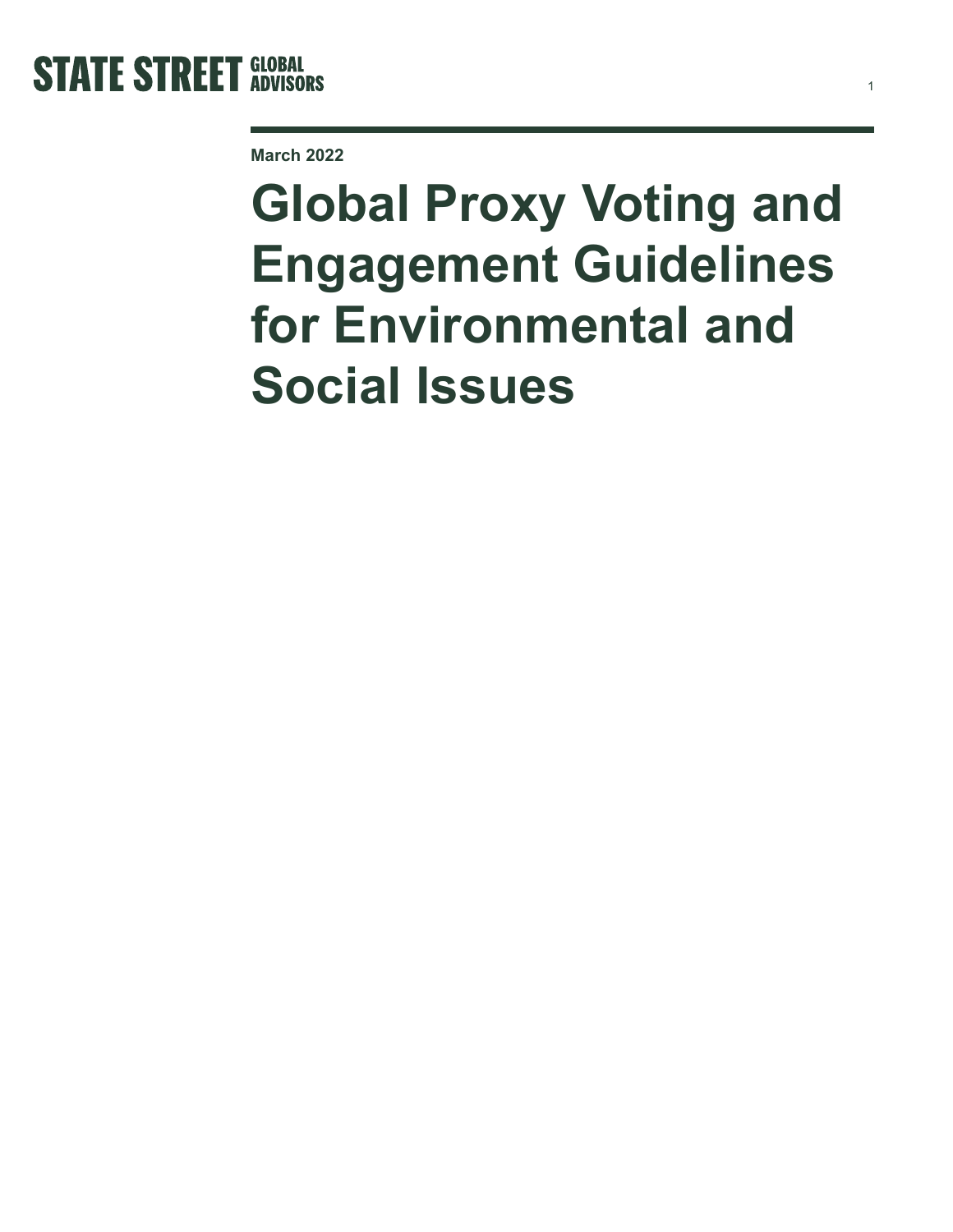# **STATE STREET GLOBAL STATE STREET GLOBAL**

| Overview                                                                                                   | Our primary fiduciary obligation to our clients is to maximize the long-term returns of<br>their investments. It is our view that material environmental and social (sustainability)<br>issues can present risks and/or opportunities that impact long-term value creation. This<br>philosophy provides the foundation for our value-based approach to Asset Stewardship.                                                                               |
|------------------------------------------------------------------------------------------------------------|---------------------------------------------------------------------------------------------------------------------------------------------------------------------------------------------------------------------------------------------------------------------------------------------------------------------------------------------------------------------------------------------------------------------------------------------------------|
|                                                                                                            | We use our voice and our vote through engagement, proxy voting, and thought leadership<br>in order to communicate with issuers and educate market participants about our<br>perspective on important sustainability topics.                                                                                                                                                                                                                             |
|                                                                                                            | Our stewardship efforts are rooted in the three pillars of ESG and their intersections.<br>We regularly identify E, S, and G focus areas that guide our proxy voting and engagement<br>efforts. Within these focus areas, we elevate outcome-oriented stewardship priorities<br>each year based on factors including client demand, stakeholder interest, market trends,<br>financial materiality, and portfolio impact.                                |
|                                                                                                            | In limited circumstances, State Street Global Advisors may act as investment manager<br>to pooled investment vehicles that, pursuant to their governing documents, utilize<br>guidelines developed by a third-party advisor. With respect to such funds utilizing<br>third-party guidelines, the voting practices described in the applicable third-party<br>guidelines will apply in place of the voting practices described herein.                   |
| <b>Our Approach to</b><br><b>Assessing Materiality</b><br>and Relevance of<br><b>Sustainability Issues</b> | While we believe that sustainability-related factors can expose potential investment risks<br>as well as drive long-term value creation, the materiality of specific sustainability issues<br>varies from industry to industry and company by company. With this in mind, we leverage<br>several distinct frameworks as well as additional resources to inform our views on the<br>materiality of a sustainability issue at a given company, including: |
|                                                                                                            | • The Sustainability Accounting Standards Board's (SASB) Industry Standards                                                                                                                                                                                                                                                                                                                                                                             |
|                                                                                                            | • The Task Force on Climate-related Financial Disclosures (TCFD) Framework                                                                                                                                                                                                                                                                                                                                                                              |
|                                                                                                            | • Disclosure expectations in a company's given regulatory environment                                                                                                                                                                                                                                                                                                                                                                                   |
|                                                                                                            | • Market expectations for the sector and industry                                                                                                                                                                                                                                                                                                                                                                                                       |
|                                                                                                            | • Other existing third party frameworks, such as the CDP (formally the Carbon Disclosure<br>Project) or the Global Reporting Initiative                                                                                                                                                                                                                                                                                                                 |
|                                                                                                            | • Our proprietary R-Factor <sup>TM1</sup> score                                                                                                                                                                                                                                                                                                                                                                                                         |

**<sup>1</sup>** State Street Global Advisors' proprietary scoring model, which aligns with SASB's Sustainability Accounting Standards, and measures the performance of a company's business operations and governance as it relates to financially material ESG factors facing the company's industry.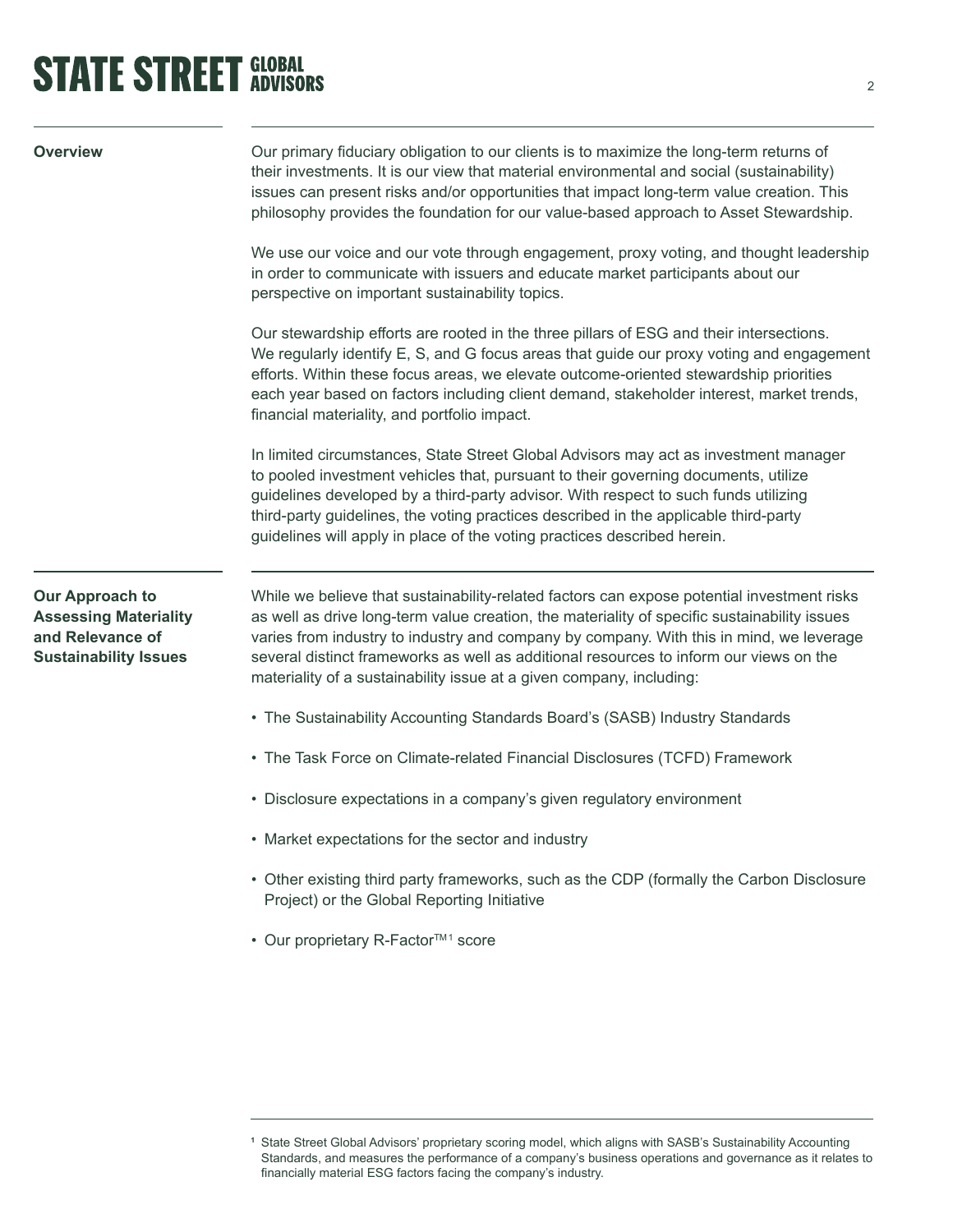### **STATE STREET GLOBAL**

We expect companies to disclose information regarding their approach to identifying material sustainability-related risks and the management policies and practices in place to address such issues. We support efforts by companies to demonstrate the ways in which sustainability is incorporated into operations, business activities, and most importantly, long-term business strategy.

### **Our Approach to Sustainability Through Engagements**

Our Asset Stewardship program prioritization process allows us to proactively identify companies for engagement and voting in order to mitigate sustainability risks in our portfolio. Our approach is driven by:

#### **1. Proprietary Screens**

We have developed proprietary in-house sustainability screens to help identify companies for proactive engagement. These screens leverage our proprietary R-Factor<sup>™</sup> score to identify sector and industry outliers for engagement and voting on sustainability issues.

### **2. Thematic Prioritization**

As part of our annual stewardship planning process we identify thematic sustainability priorities that will be addressed during most engagement meetings. We develop our priorities based upon several factors, including client feedback, emerging sustainability trends, developing macroeconomic conditions, and evolving regulations. These engagements not only inform our voting decisions but also allow us to monitor improvement over time and to contribute to our evolving perspectives on priority areas.

During the 'voting season,' we prioritize conversations with companies that have triggered our E&S director voting policies or have received an E&S shareholder proposal on their proxy. In the 'off-season,' we discuss our thematic focus areas and stewardship priorities with companies for which these topics are most material.

Through engagement, we address a broad range of topics that align with our thematic priorities and seek to build long-term relationships with issuers. We view engagements as part of an ongoing dialogue, versus a series of one-off conversations. During conversations with issuers, we share expectations and perspectives on of key dimensions of E&S, and seek to understand how companies and their boards manage and oversee related risks.

We also pursue proactive, targeted engagement campaigns with companies for which our focus areas are most material, and/or where improvement is most needed. Through these campaigns, we might make specific asks of companies and measure their progress against our expectations. If we feel a company is making insufficient progress on effective E&S risk management, we will consider taking voting action through relevant shareholder proposals or by targeting directors responsible for oversight.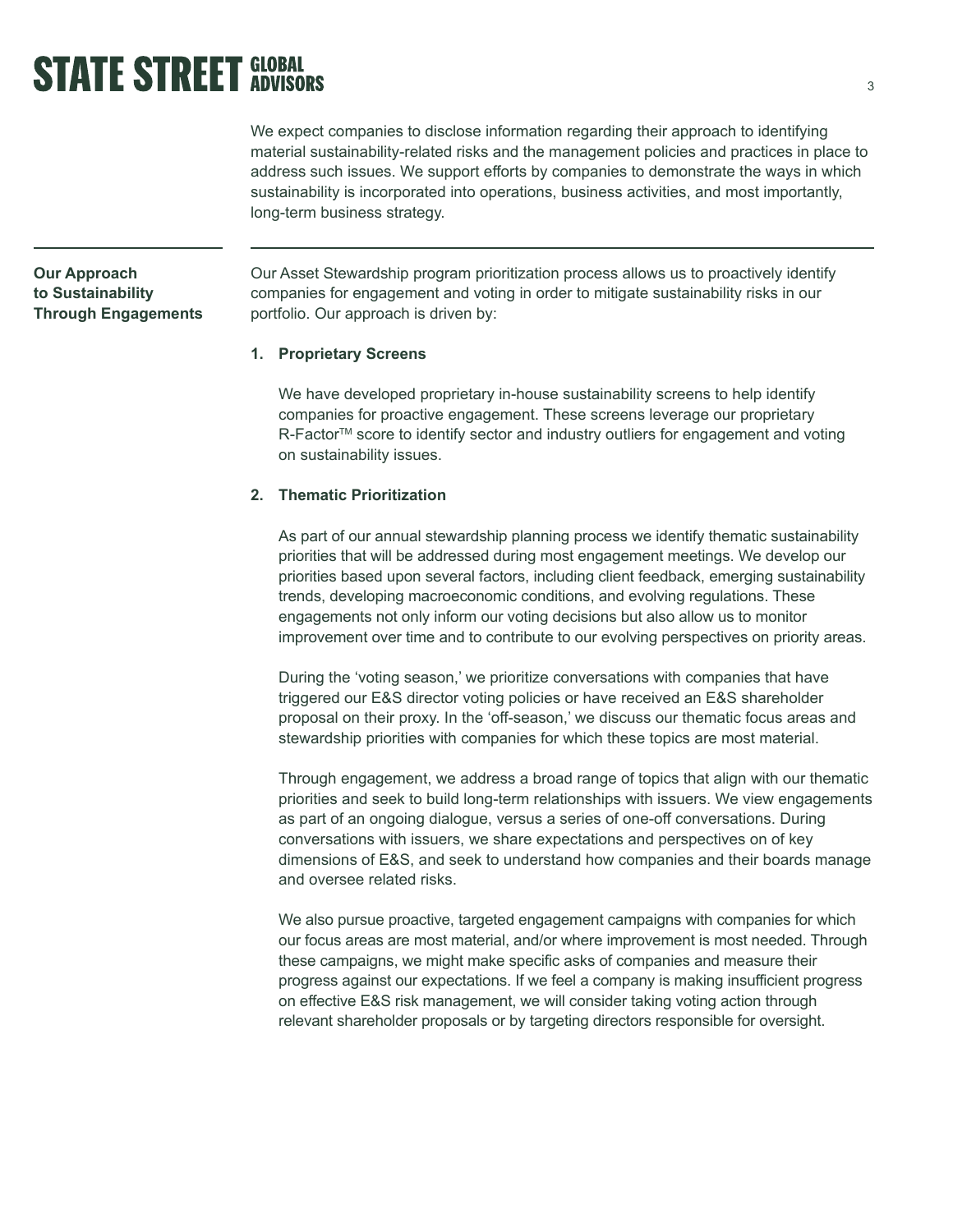## **STATE STREET GLOBAL STATE STREET GLOBAL**

| Analyzing<br><b>Sustainability Proposals</b>               | We take a case-by-case approach to analyzing shareholder proposals related to<br>sustainability topics and consider the following factors:                                                          |
|------------------------------------------------------------|-----------------------------------------------------------------------------------------------------------------------------------------------------------------------------------------------------|
|                                                            | • The materiality of the sustainability topic in the proposal to the company's business and<br>sector (see "Our Approach to Assessing Materiality and Relevance of Sustainability<br>Issues" above) |
|                                                            | • The content and intent of the proposal                                                                                                                                                            |
|                                                            | • Whether the adoption of such a proposal would promote long-term shareholder value in<br>the context of the company's disclosure and practices                                                     |
|                                                            | • The strength of board oversight of the company's relevant sustainability practices                                                                                                                |
|                                                            | • Quality of public disclosures on the topic                                                                                                                                                        |
|                                                            | • Quality of engagement and responsiveness to our feedback                                                                                                                                          |
|                                                            | • Binding nature of proposal or prescriptiveness of proposal                                                                                                                                        |
|                                                            | We also leverage frameworks to analyze certain E&S shareholder proposals. These<br>frameworks, which are not considered formal voting guidelines, can be found on our website.                      |
| <b>Vote Options for</b><br><b>Sustainability Proposals</b> | • For (support for proposal) if the issue is material and the company has poor disclosure<br>and/or practices relative to our expectations                                                          |
|                                                            | • Abstain (some reservations) if the issue is material and the company's disclosure and/or<br>practices could be improved relative to our expectations.                                             |

• Against (no support for proposal) if the issue is non-material and/or the company's disclosure and/or practices meet our expectations.